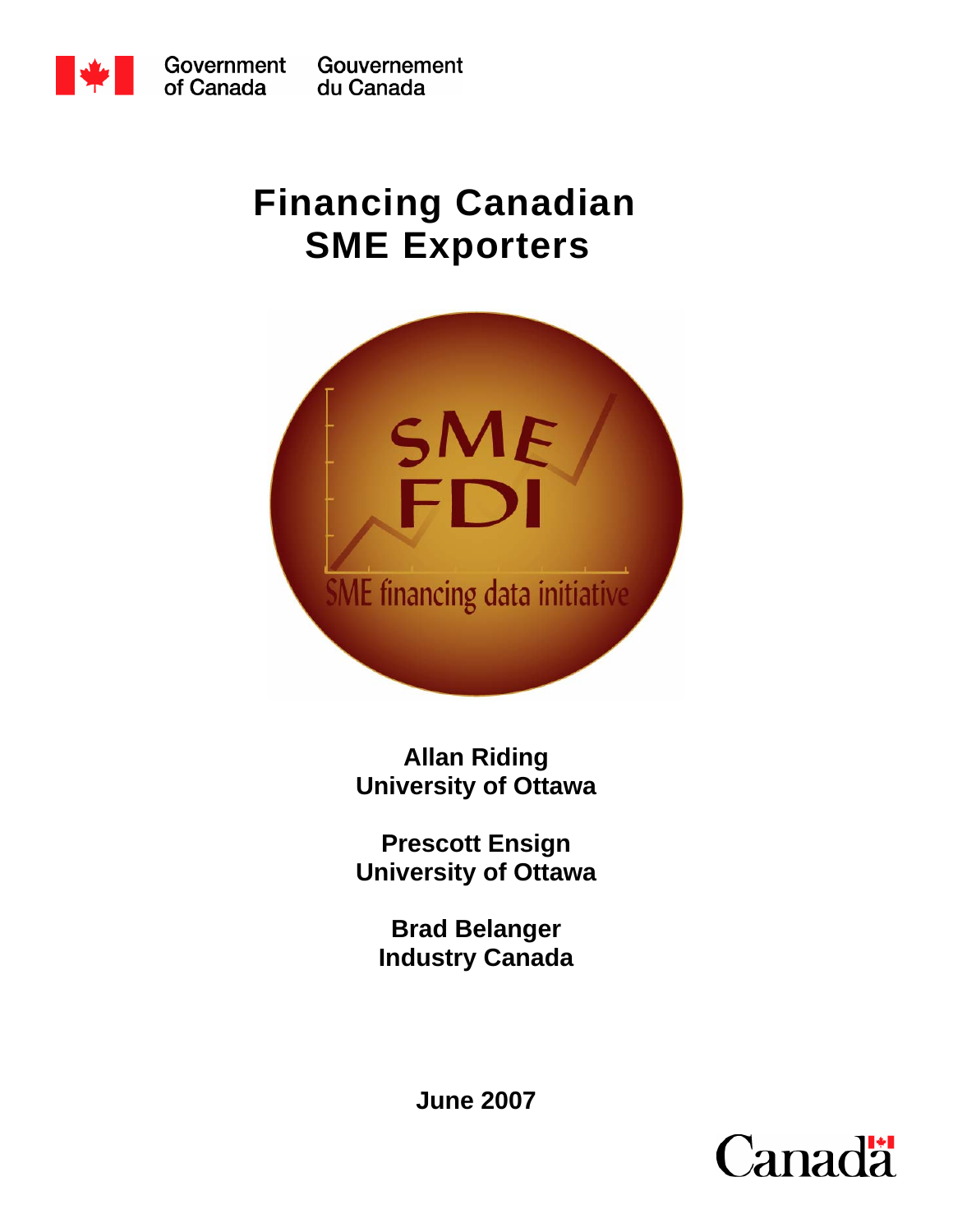This publication is available upon request in accessible formats. Contact:

Multimedia Services Section Communications and Marketing Branch Industry Canada Room 264D, West Tower 235 Queen Street Ottawa ON K1A 0H5

Tel.: 613-948-1554 Fax: 613-947-7155 Email: **multimedia.production@ic.gc.ca**

This publication is also available electronically on the World Wide Web in HTML format at the following address: **www.sme-fdi.gc.ca**

#### **Permission to Reproduce**

Except as otherwise specifically noted, the information in this publication may be reproduced, in part or in whole and by any means, without charge or further permission from Industry Canada, provided that due diligence is exercised in ensuring the accuracy of the information reproduced; that Industry Canada is identified as the source institution; and that the reproduction is not represented as an official version of the information reproduced, nor as having been made in affiliation with, or with the endorsement of, Industry Canada.

For permission to reproduce the information in this publication for commercial redistribution, please email: **copyright.droitdauteur@pwgsc.gc.ca**

Cat. No. Iu188-91/2007E-PDF ISBN 978-0-662-46365-8 60282

Aussi offert en français sous le titre *Le financement des PME exportatrices canadiennes*.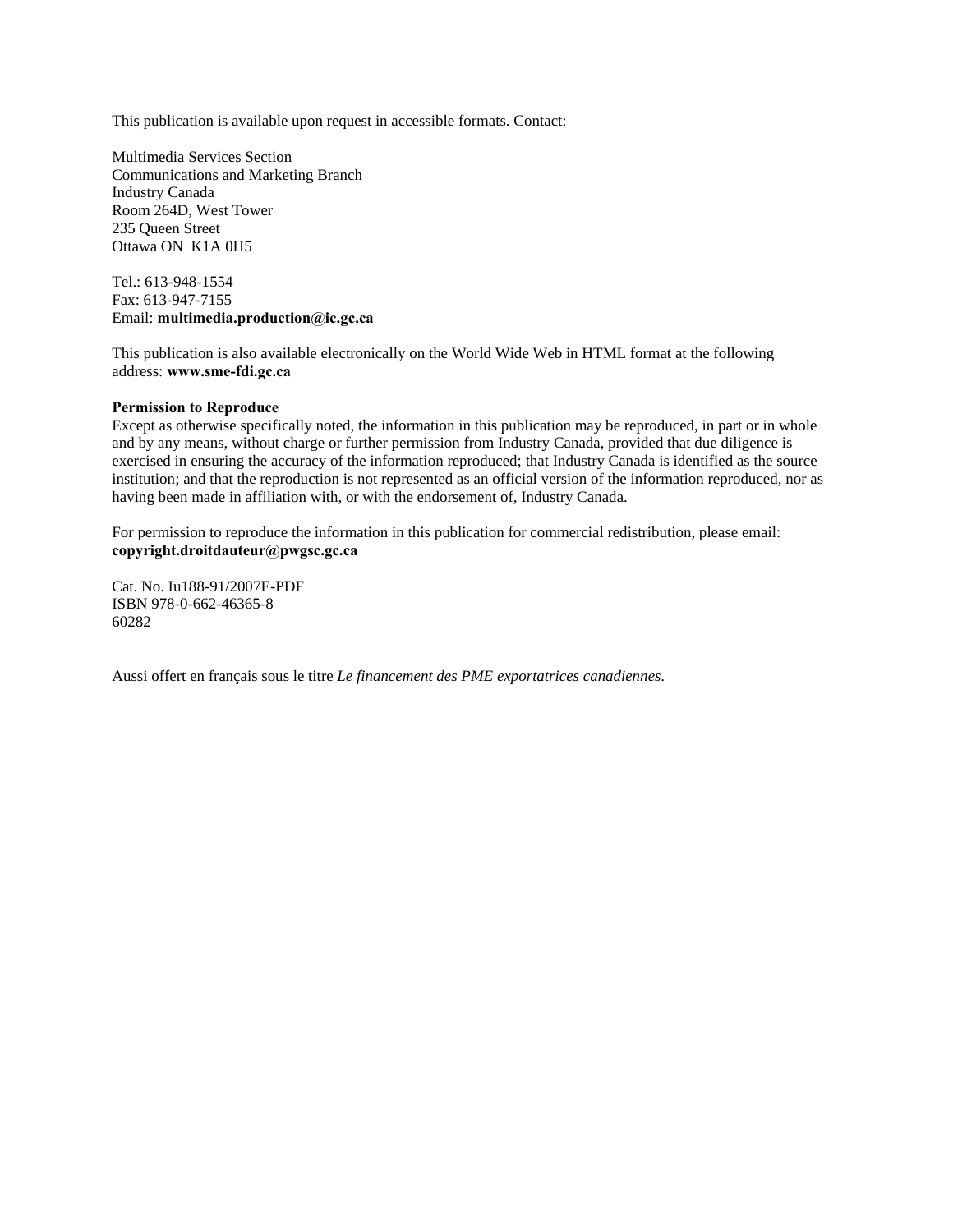This empirical paper compares access to, and terms of, commercial lending between small and medium-sized exporter and non-exporter firms. Theory suggests that exporter firms might be relatively disadvantaged. This is found to be true for new firms (international new ventures), but no differences were identified between established exporter and non-exporter firms.

## **Introduction**

In Canada, small and medium-sized enterprises (SMEs) comprise 97 percent of all firms that sell goods and services abroad (Halabisky, Lee and Parsley, 2005) and SME exporters contribute far more than their proportional share of job creation.<sup>[1](#page-2-0)</sup> Given such strong links between export growth and Canadian economic welfare, it is important to understand the obstacles that may limit SMEs' growth. One potential barrier is access to financial capital. To the extent that exporter firms are relatively disadvantaged with respect to debt financing, their ability to engage in market development and to compete internationally is potentially compromised. Financing is an essential ingredient in the growth and survival of businesses. However, commercial lenders typically treat small loans as personal loans to the owner(s) of the business and such loans are increasingly adjudicated through credit scoring methods. Lenders also often require security, either in the form of collaterizable assets of the business or of its owners (or from loan guarantee programs such as the Canada Small Business Financing Program). For exporters, both inventories and accounts receivable may be held by offshore clients or suppliers, potentially increasing exporter firms' risk exposure. Therefore, the primary goal of this study is to examine empirically the extent to which Canadian SME exporter firms face disproportionate difficulty in accessing debt financing from commercial lenders. Accordingly, the results described here report on the analysis of two related research questions:

- 1. To what extent do market failures and imperfections limit access to capital by Canadian SME exporters?
- 2. What is the nature of any such imperfections and what form of remediation is best suited to redress such failures?

To answer these questions, this paper is organized as follows. The first part provides a summary of previous related research, leading to development of the study propositions. This is followed by an outline of the data and methodologies employed. The paper provides breakdowns of salient attributes of Canadian exporter SMEs. Empirical findings are then detailed and the paper closes with a discussion of the findings, implications and limitations of the work, as well as suggestions for future research.

<span id="page-2-0"></span><sup>&</sup>lt;sup>1</sup> Halabisky, Lee and Parsley (2005) report that 47 percent of all jobs created in Canada between 1993 and 2002 were attributable to the 6 percent of firms that exported.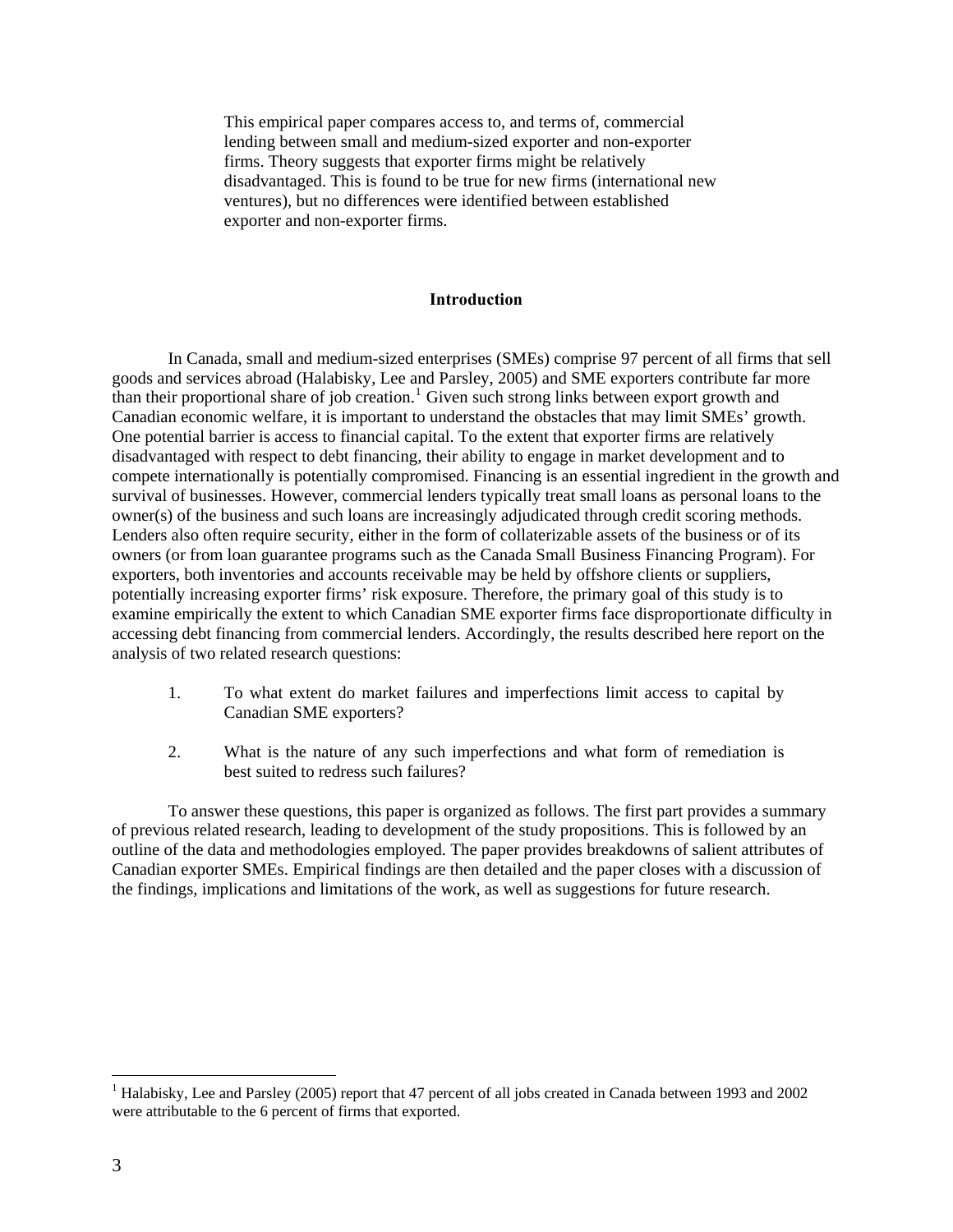#### **Previous Research**

#### **Canadian SME Exporters**

Decreasing telecommunication costs, integrated transportation, expanded information networks and increasing globalization of trade (among other factors) are enabling even the smallest firms to export. According to Statistics Canada ([2](#page-3-0)005), 8.3 percent of Canadian  $\text{SMEs}^2$  export and, on average, Canadian SME exporters derive [3](#page-3-1)3 percent of sales revenues from exports.<sup>3</sup> The vast majority of Canadian firms have fewer than five employees, yet approximately 7 percent of even these micro-firms reported revenues from export sales. The propensity to export increases with the size of the enterprise: among firms with 5 to 19 employees, 13 percent reported export sales; one quarter of companies with 20 to 99 employees exported (Statistics Canada, 2005).

It is widely understood that goods-producing firms are more likely to export. To examine this belief, Table 1 provides a breakdown of the Canadian population of SMEs by North American Industry Classification System (NAICS) sector and exporter status. It is true that firms in the manufacturing and knowledge-based sectors were especially likely to be exporters (31 percent of manufacturers and 17 percent of knowledge-based firms reported revenues from export sales during 2004 (Statistics Canada, 2005)). The *proportion* of exporters among services firms is lower than that in manufacturing. Table 1 shows that because of the sheer size of the services sectors, however, services firms account for more than 40 000 of Canada's 104 000 exporter SMEs, with another 24 000 exporter firms in the retail and wholesale sectors. Exporters in the manufacturing sector represent less than 20 percent of all SME exporters.

#### **Financing Gaps and Canadian SME Exporters**

Conceptually, the presence of financing gaps, especially to small and medium-sized enterprises, has been the subject of extensive research and debate for the last several decades (see Cressy (2002) and Parker (2002) for comprehensive reviews of this literature). Gaps in the capital market have traditionally been ascribed to information asymmetries, typically situations where the borrower is assumed to hold more information about the future of the enterprise than the lender. As Parker (2002: 163) states the case:

"Information about [small] firms may be limited and asymmetric, stacked on the side of the borrower at the lender's hazard. This has led many influential academics and politicians to claim that these problems can be so severe that the supply of finance may disappear altogether. Banks, it is argued, may ration credit to new enterprises, strangling new, dynamic and innovative future industrial giants at birth."

<span id="page-3-0"></span> $2$  For the purposes of this study, small and medium-sized enterprise exporters are defined as businesses with fewer than 500 employees and less than \$50 million in annual revenues that sold goods or services outside Canada during 2004. This definition excludes non-profit and government organizations, schools, hospitals, subsidiaries, cooperatives, and financing and leasing companies.

<span id="page-3-1"></span> $3$  Halabisky, Lee and Parsley (2005) report that approximately 2 percent of small businesses (firms with 1 to 99 employees) and 12 percent of medium-sized firms (100 to 499 employees) export; however, this estimate is drawn from Statistics Canada's Exporter Registry and includes only merchandise or goods exporters. Also, Statistics Canada's Exporter Registry does not count as exporters establishments that export less than \$30 000 of exports in at least one year.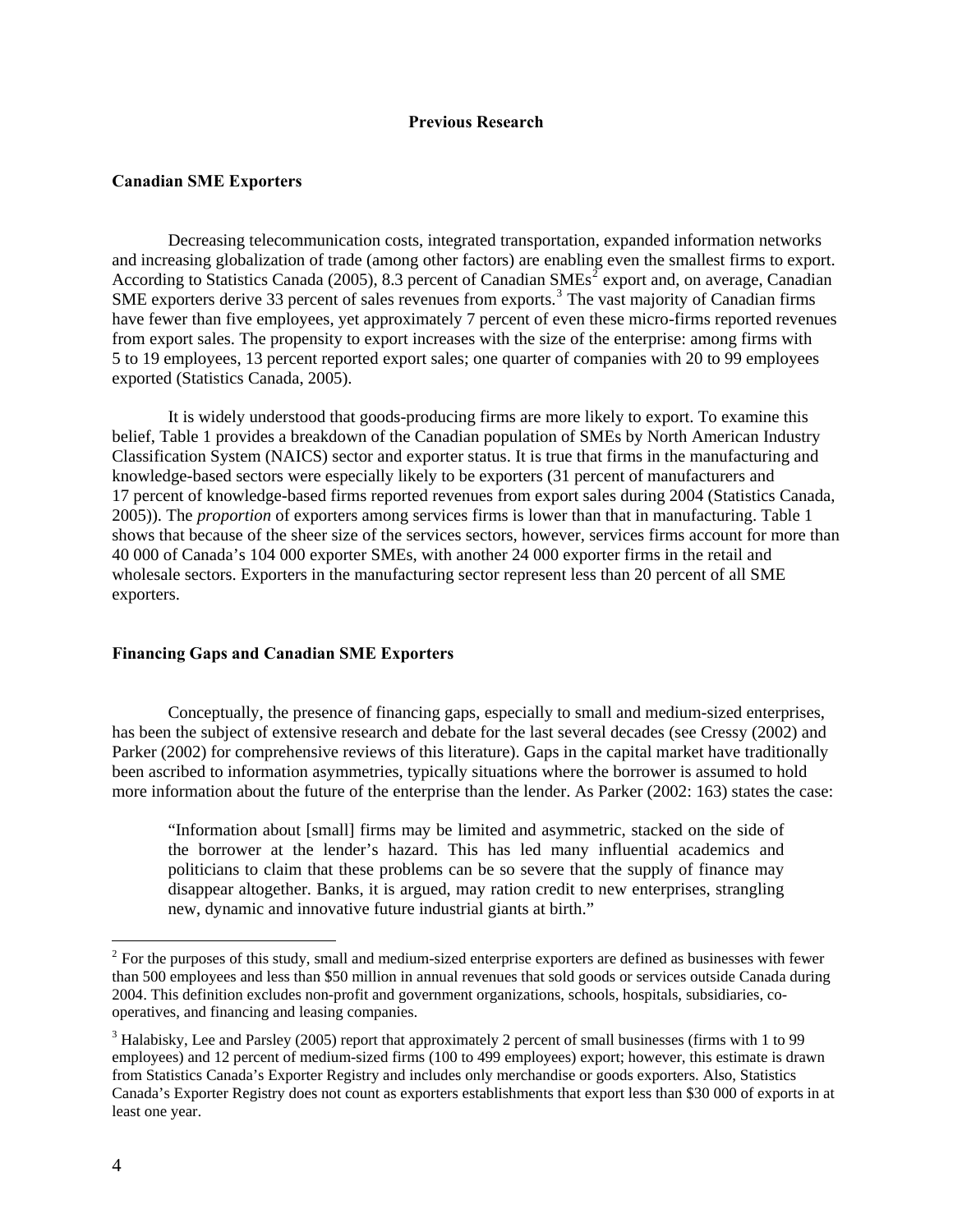|                                   |              | <b>All SMEs</b> |              | <b>Exporter SMEs</b> |  |
|-----------------------------------|--------------|-----------------|--------------|----------------------|--|
| <b>Sector</b>                     | <b>Firms</b> | % of Total      | <b>Firms</b> | % of Total           |  |
| <b>Professional Services</b>      | 233 231      | 17.9            | 28 267       | 27.1                 |  |
| Wholesale and Retail              | 192 371      | 14.7            | 24 175       | 23.2                 |  |
| Manufacturing                     | 64 041       | 4.9             | 20 377       | 19.6                 |  |
| <b>Other Services</b>             | 304 274      | 23.3            | 12 231       | 11.7                 |  |
| Primary                           | 111 939      | 8.6             | 7835         | 7.5                  |  |
| Transportation and<br>Warehousing | 72 351       | 5.5             | 7 2 9 6      | 7.0                  |  |
| Other                             | 327 178      | 25.1            | 4 0 2 8      | 3.9                  |  |
| <b>Total</b>                      | 1 305 385    | 100.0           | 104 209      | 100.0                |  |

## **SMEs and SME Exporters by Sector**

Source: SME Financing Data Initiative, Statistics Canada, *Survey on Financing of Small and Medium Enterprises*, 2004.

According to this literature (OECD, 2006, among others), a capital market gap exists if:

- (a) among loan applicants who appear to be identical, some receive credit while others do not; or
- (b) there are identifiable groups in the population that are unable to obtain financing at any price.

The presence of a capital market gap suggests an imperfection in the marketplace and may justify intervention. However, Brierley (2001: 75) also notes that there are dangers inherent in interventions that are not founded on clear evidence of gaps:

"… in the absence of market failure, such initiatives may themselves cause distortions by subsidizing, at considerable public cost, non-viable firms which are not attracting enough capital because they do not offer good investment opportunities."

To the extent that SME exporters comprise an identifiable group that is less able to obtain financing than non-exporters, a capital market gap may be implied and intervention warranted. Conceptually, one could argue that exporters' asset structures comprise accounts receivable due from foreign clients and inventories that may be in transit, both situations that might arguably increase the informational asymmetry between borrower and lender and thereby contribute to the concerns of lenders that systemically assess exporters as facing relatively greater risk.

Among SME exporters, a subgroup of particular interest is that known as "international new ventures (INVs)." INVs are important because they defy the widely accepted "stage theory" of internationalization whereby firms are thought to evolve to exporting after starting locally, expanding regionally and nationally, and only then gaining the economies of scale necessary to enter international trade. Oviatt and McDougall (1994) and Knight and Cavusgil (1996) were among the first to note that some small firms exported virtually from inception. Although rapid internationalization of small firms was identified as early as the 1970s, it was largely overlooked by researchers. Zahra (2005) adds to this discussion arguing that INVs face three types of liability, any of which "can increase the risk of INVs'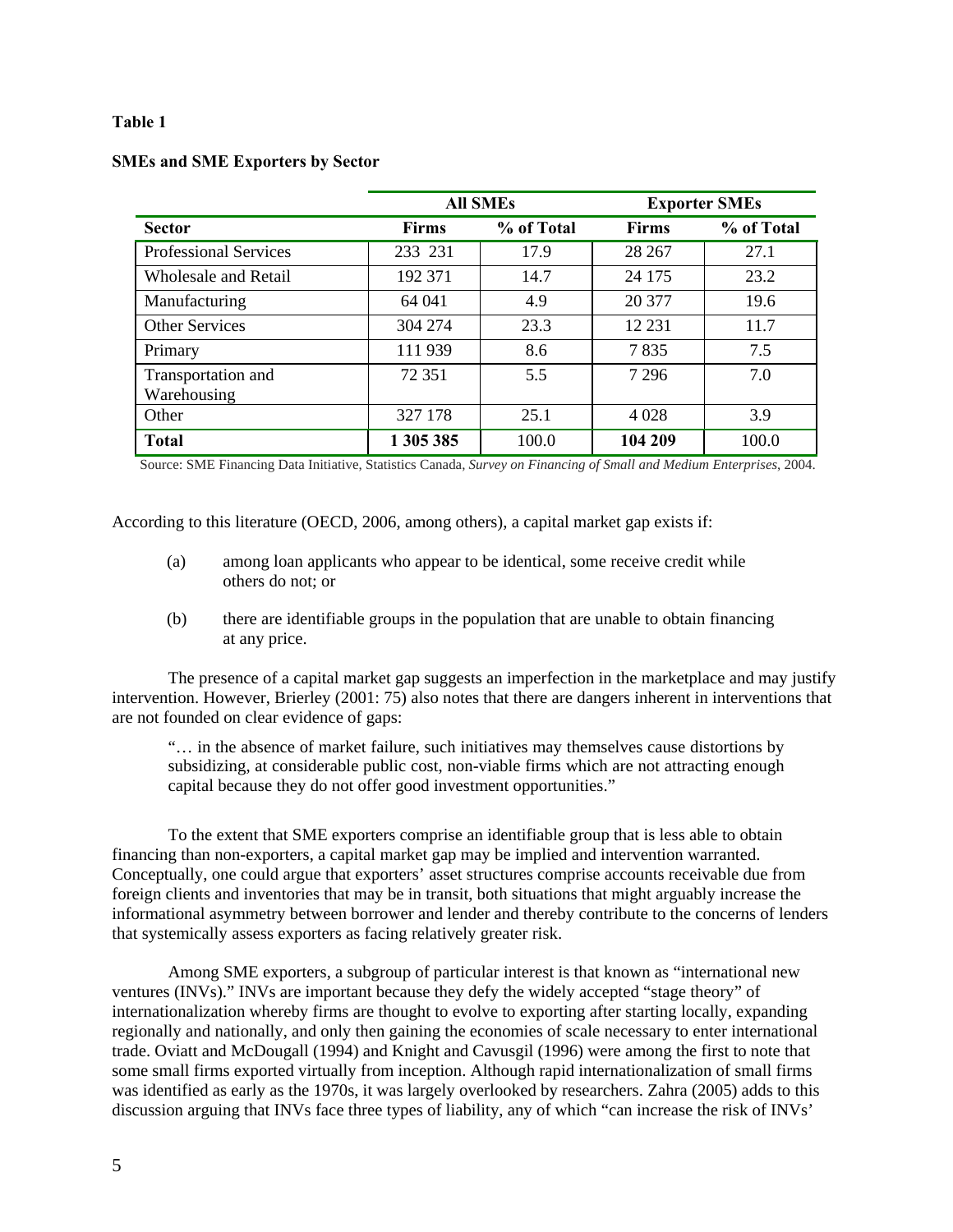potential failure" and thereby reduce firms' access to debt financing. These liabilities include newness and inexperience, which, according to Zahra, limit access to resources (including financial resources); size in that many INVs are small firms with few slack resources (constraining their ability to compete); and "foreignness of INVs," requiring them to work especially hard to overcome barriers to entry.

In addition to the conceptual arguments that newness, size and dependence on foreign clients may exacerbate information asymmetry, there appears to be some suggestive empirical evidence that SME exporters may face greater difficulty accessing capital relative to non-exporters. Recent results from the SME Financing Data Initiative (SME FDI) indicate that loan applications from exporters, at least at first glance, appear to have been turned down more often than loan applications from non-exporters.<sup>[4](#page-5-0)</sup> Although the difference in turndown rates between the two categories of firms was not statistically significant, no allowance for size or other attributes of firms was made. As noted above, exporter firms are systematically larger than non-exporters and because of the larger size they ought to be more creditworthy. Hence, the stated difference in turndown rates may potentially understate the underlying difference once size (and perhaps other factors) is controlled for. Therefore, the extent to which turndown rates differ, after controlling for other determinants of access to credit, remains unclear.<sup>[5](#page-5-1)</sup> This study seeks to test empirically the extent to which exporter SMEs face disproportionate access to commercial loans after accounting for size and other potential determinants of creditworthiness. To accommodate this task, the following research propositions are employed as a framework.

- Proposition 1: After controlling for firm size, sector and other salient measures of creditworthiness, exporter SMEs experience relatively less access to, and worse terms associated with, commercial loans.
- Proposition 2: Among exporter SMEs, international new ventures experience relatively less access to, and worse terms associated with, commercial loans.

#### **Data and Methodology**

#### **Sources of Data**

Data for this study were obtained from the *Survey on Financing of Small and Medium Enterprises*, 2004, a joint initiative of Statistics Canada, Finance Canada and Industry Canada. It is part of a program that seeks to help inform public policy through collection and analysis of financing data representative of the population of Canadian SMEs. The sampling frame for the survey comprised 34 509 enterprises drawn randomly from Statistics Canada's Business Register. The survey was conducted between September 2004 and March 2005 and comprised two parts.<sup>[6](#page-5-2)</sup> The first part consisted of a computer-aided telephone interview of primary owners of businesses in the sampling frame. This portion of the survey collected extensive firm and owner demographic information as well as data

<span id="page-5-0"></span><sup>4</sup> SME Financing Data Initiative, Statistics Canada, *Survey on Financing of Small and Medium Enterprises*, 2004, Table 7. In addition, Table 32 shows that exporters were significantly more likely to identify access to financing as a barrier to growth than non-exporters.

<span id="page-5-1"></span><sup>&</sup>lt;sup>5</sup> Also, surveys of members conducted by the Canadian Federation of Independent Business (CFIB) report that a disproportionate number of "younger, high-growth firms" were among those businesses that were unable to obtain the financing they sought (Bruce, 2001).

<span id="page-5-2"></span><sup>&</sup>lt;sup>6</sup> Financing and leasing companies, co-operatives, subsidiaries, non-profit organizations, government organizations, schools, hospitals and other public sector organizations are not covered by this survey.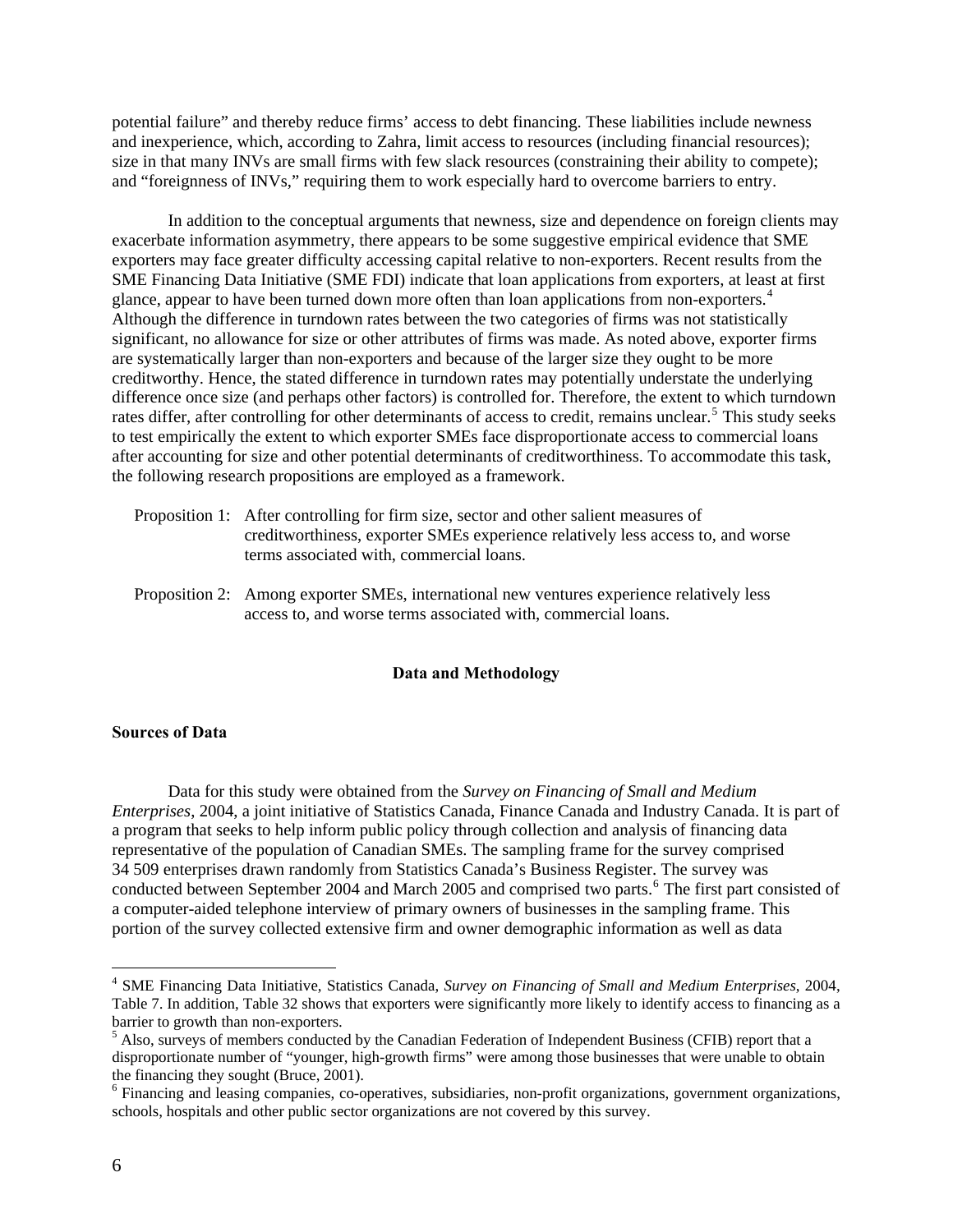regarding the firms' most recent application for financing. Eligible enterprises had gross annual revenues of less than \$50 million, had fewer than 500 full-time-equivalent employees and were operational during the reference year. Estimates of loan outcomes were generated from responses obtained from 13 042 SMEs, a response rate of 45 percent of in-scope businesses. Estimates related to the second part of the survey (financial statement information) were generated from fax-back responses to a paper questionnaire obtained from 3500 of the 13 042 respondents. Sampling weights were applied in compiling estimates in order that individual enterprises in the sample were weighted according to their representation in the target population.

#### **Methodology**

Comparison of financing experiences between the two sets of firms (exporters and non-exporters) needed to be conducted, to the extent possible, on a *ceteris paribus* basis by controlling for those factors that are reasonable determinants of financing outcomes and that may also vary systematically between the two groups of firms. Accordingly, it is essential to identify and measure factors that suppliers of capital normally and reasonably consider in their financing decisions. The empirical challenge is to determine the impact of two types of factors associated with access to, and terms of, credit. The first set of factors includes those that are generally considered to be legitimate determinants of financing decisions: determinants of creditworthiness such as owners' track records, firms' attributes, etc. The other type of factor is that across which a gap has been hypothesized; in this study, whether or not a firm is an exporter business. Analysis must evaluate the impact of exporter propensity on access to credit while allowing for the effect of legitimate determinants of credit.

The first step in the analysis is essentially the estimation and validation of the equivalent of a "credit scoring model" that provides a reliable estimation of the actual lending decisions contained in the data. The approach used here is to estimate logistic regression models of the determinants of outcomes of term loan applications and (separately) outcomes of new applications for operating loans (lines of credit) based on data from the *Survey on Financing of Small and Medium Enterprises.* This approach is similar to credit scoring in that the dependent variable, whether or not a loan application was turned down, is statistically related to a set of independent variables that reflect attributes of the borrower firm, its ownership and measures of creditworthiness. Therefore, the scoring model derived here is a replication of commercial lenders' decisions based on loan decision outcomes revealed in the survey data.

The second step is to examine the extent to which the accuracy of the model is improved by adding a variable that connotes whether or not a firm is an exporter (or INV). Findings of a credit market gap would be consistent with a result that export propensity is a statistically and materially significant factor in a credit scoring model of loan decisions that already controls for other determinants of credit.

To estimate a model of lenders' credit decisions, variables were identified on the basis of two sources. The first source was the academic and professional literature. Finance textbooks and bank training materials have long stressed the "5 Cs" of commercial lending (see, for example, **www.smallbusinessfinancetips.com/establishing-business-credit.html**). According to this standard, determinants of credit outcomes include the firm's ability to service the loan ("capacity"), the firm's reliance on debt ("capitalization"), the firm's sensitivity to economic "conditions," the "character" of the principal owner(s) and the borrower's "collateral." In addition, the literature on credit rationing identified potential determinants of credit decisions that included the firm's relationship with the lender, the size of the borrower firm, the human capital of the owners and the collateral available.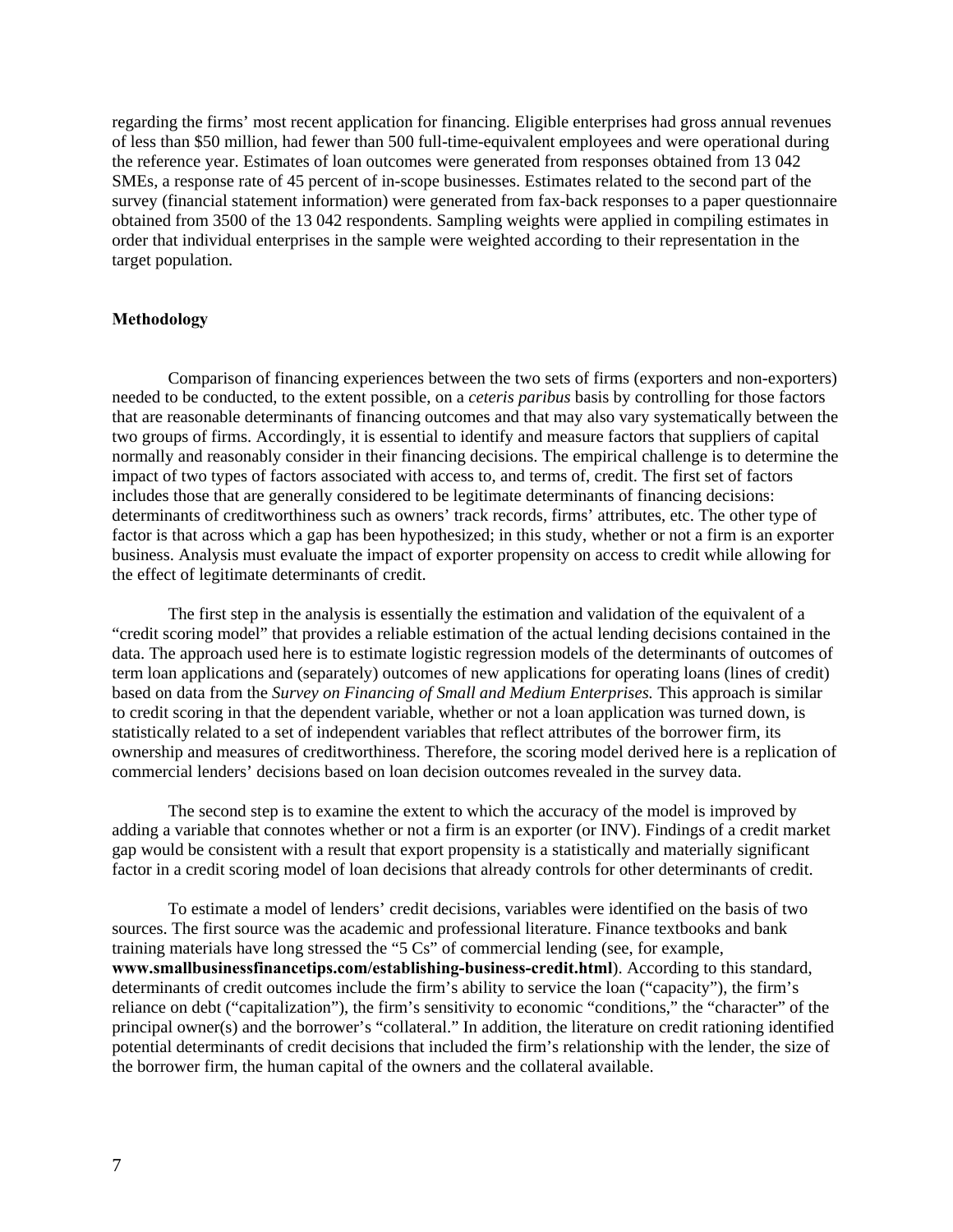The second source was contained in responses to the survey itself. Question D.6 of the survey asks those respondents whose loan applications were turned down to identify "what reasons were given to the business by the credit supplier for refusing to provide [the loan]?" The most frequent reasons respondents reported were that the applicant firm had insufficient income or sales revenues or that the firm or its owner lacked the necessary track record or credit history (**www.sme-fdi.gc.ca/epic/site/sme\_fdi-prf\_pme.nsf/en/01561e.html**, Table 10).

These two sources of potential criteria are synthesized in Table 2 and broken down between exporter firms and non-exporters. Analysis of loan turndowns needs to take these factors into consideration in order to determine if exporters and non-exporters differ after accounting for potential systemic differences in the key determinants of access to credit. As shown in Table 2, the SME FDI survey data allowed for measurement of many of the factors that influence lenders' credit decisions.

Inspection of Table 2 suggests that some of the measures of these factors are likely to be correlated with others. Given this potential for collinearity, it is appropriate to use principal components analysis to reduce the number of variables in the data (Stevens, 2002). The use of principal components analysis also allows a determination of the extent to which the logical dimensions under which the variables are categorized in Table 2 hold up empirically. The results of applying principal components analysis to measures of the potential lending criteria in Table 2 are presented in Table 3.

Inspection of the factor solution reveals five principal components for which the eigenvalues all exceeded 1.0. The principal components identified in Table 3 generally correspond well with the logical dimensions outlined in Table 2. As Stevens (2002, p. 389–390) notes, blind use of the eigenvalue criterion "can lead to retaining factors which may have no practical significance … [yet] blind use [of the scree test] might lead to not retaining factors which, although they account for a smaller amount of variance, might be practically significant." Here, the first factor appears to be associated with the age of the firm and the second factor expresses firm size. The third factor relates to lenders' collateral demands. The fourth factor links to the number of account managers with whom the firms had dealt.

The final factor shows that firms' debt-to-asset ratio is correlated with research and development (R&D) intensity. For these data, the debt-to-asset ratio is measured *following* financing and is, therefore, correlated with the loan decision. Accordingly, it ought not be used as a potential explanatory variable. Conversely, R&D intensity is, according to the literature, related to export propensity (Doutriaux and Chamberlin, 2006). Accordingly, the variables chosen to represent this factor structure were R&D intensity, collateral requirements and the number of full-time-equivalent employees.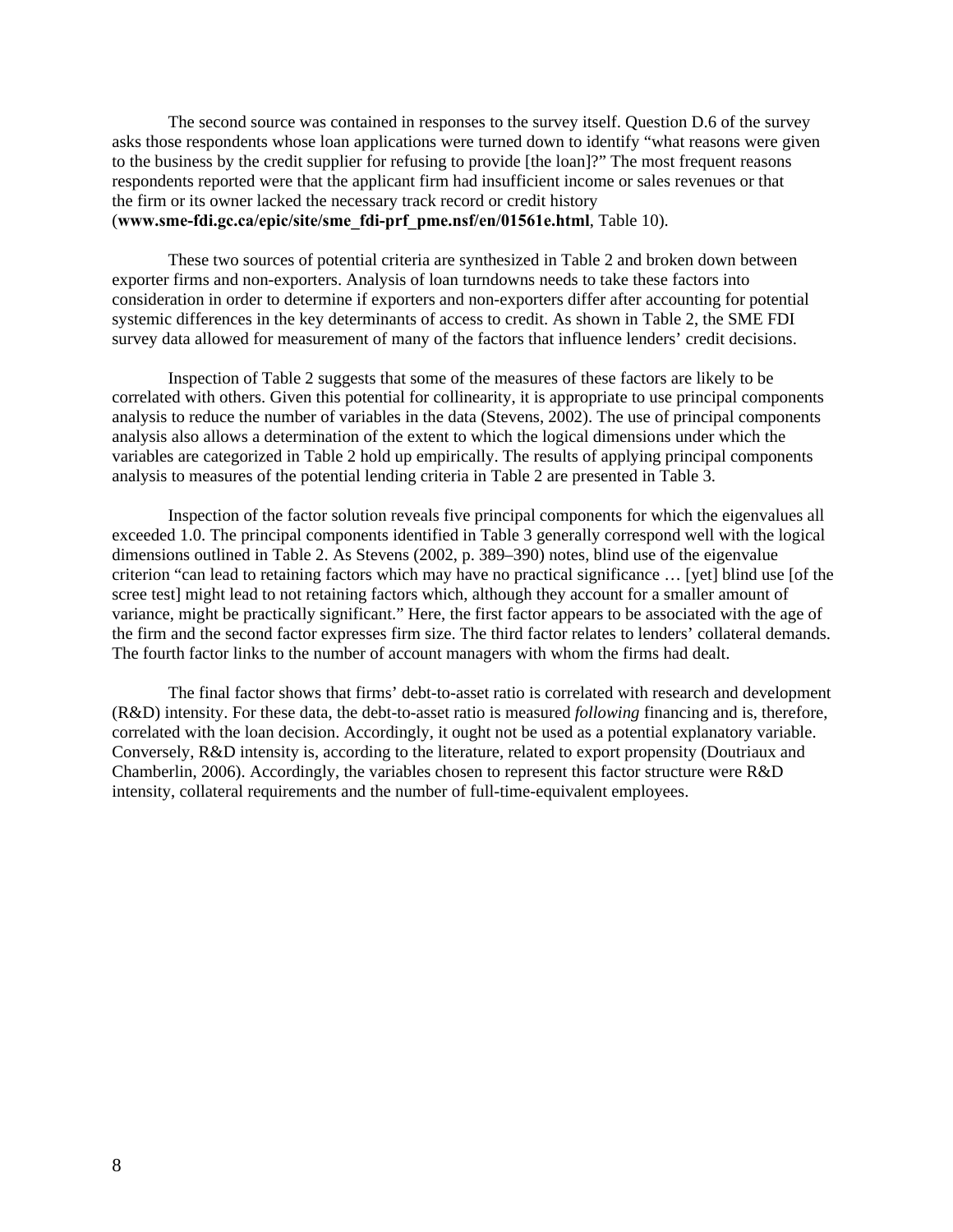# **Lending Criteria**

| <b>Criterion</b>  | <b>Measure</b><br>$(n = 13042)$                              | <b>Non-exporters</b> | <b>Exporters</b> |
|-------------------|--------------------------------------------------------------|----------------------|------------------|
| Character         | Length of relationship with<br>financial institution (years) | 11.3                 | 9.8              |
|                   | Age of firm (years)                                          | 20.2                 | 20.4             |
|                   | Age of owner (years)                                         | 49.2                 | 50.0             |
| Capacity          | Total revenues                                               |                      |                  |
|                   | Direct expenses                                              |                      |                  |
|                   | Full-time-equivalent<br>employees                            | 3.5                  | 7.8              |
| Capital           | Total assets                                                 |                      |                  |
|                   | Total equity                                                 |                      |                  |
| <b>Conditions</b> | Industry sector                                              |                      |                  |
| Collateral        | Availability of personal assets<br>for collateral (%)        | 41.80                | 42.30            |
|                   | Availability of commercial<br>assets for collateral (%)      | 39.60                | 46.20            |
|                   | Co-signature requirements $(\%)$                             | 6.80                 | 8.20             |

The analysis focuses only on formal applications for term loans and new lines of credit.<sup>[7](#page-8-0)</sup> Also, it seems reasonable to expect that lending criteria differ across the type of loan application. For example, mortgage loans would arguably depend mainly on the value and liquidity of the underlying asset being financed. Likewise, decisions on term loans and operating loans may reflect different weightings of decision criteria. Thus, the models of loan outcomes estimated here are specific to each type of loan. This accounts for the possibility that exporter firms may face different challenges getting term loans compared with those they might face when they seek operating loans. This investigation is limited to these two types of loan because, in spite of the large number of respondents to the survey, there were too few exporter applicants to other forms of debt financing to permit reliable model estimation.

<span id="page-8-0"></span><sup>&</sup>lt;sup>7</sup> Wynant and Hatch (1991, p. 289) noted that from a borrower's perspective, loan applications are often declined on the basis of an initial discussion between a loan account manager and a potential borrower client. Wynant and Hatch estimated that 19 percent of informal inquiries resulted in a *perceived* loan turndown and that a further 35 percent were deferred by the banker until the client provided further information. Because information on informal turndowns is nebulous, this work considers only those applications that were sufficiently "formal" that documentation was involved. For this purpose, formal applications were defined as those in which the borrower submitted documentation to the lender in support of the request for financing. This is evidenced by respondents' answers to Question D.15 of the survey, *"What documents were requested by the credit supplier as part of the application process?"*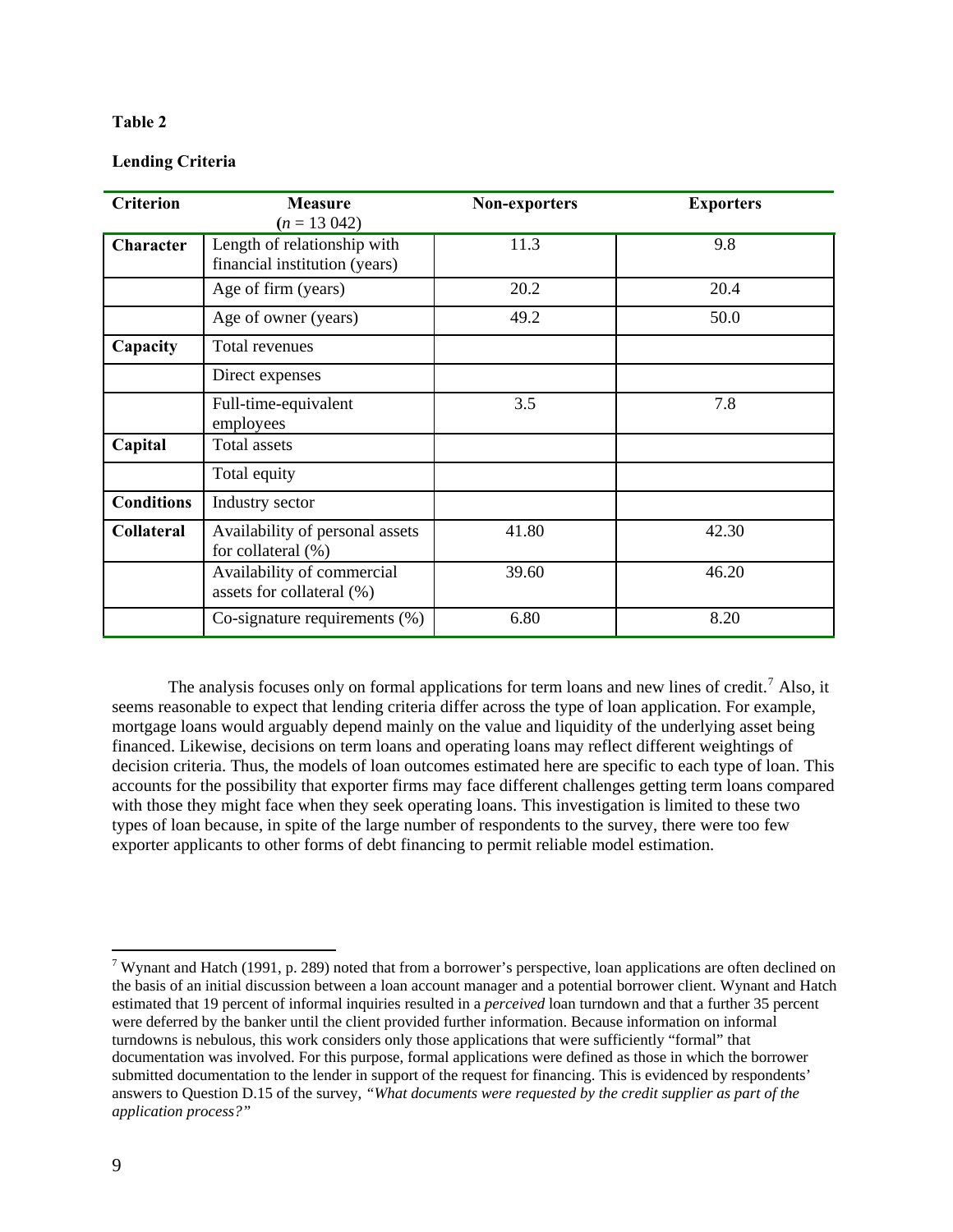## **Principal Components Analysis of Lending Criteria**

| <b>Factor Loadings</b>                                                 |         |      |      |      |      |  |  |  |
|------------------------------------------------------------------------|---------|------|------|------|------|--|--|--|
| (for ease of interpretation, loadings of less than 0.4 are suppressed) |         |      |      |      |      |  |  |  |
| <b>Variable</b>                                                        |         |      |      | 4    | 5    |  |  |  |
| Experience of primary owner                                            | 0.75    |      |      |      |      |  |  |  |
| Length of relationship with                                            | 0.73    |      |      |      |      |  |  |  |
| financial institution                                                  |         |      |      |      |      |  |  |  |
| Age of owner                                                           | 0.71    |      |      |      |      |  |  |  |
| Year started trading (1 if after 2002)                                 | $-0.64$ |      |      |      |      |  |  |  |
| Full-time-equivalent employees                                         |         | 0.86 |      |      |      |  |  |  |
| Total revenues                                                         |         | 0.86 |      |      |      |  |  |  |
| Collateral: Personal property required                                 |         |      | 0.76 |      |      |  |  |  |
| Collateral: Commercial property required                               |         |      | 0.62 |      |      |  |  |  |
| Co-signature required                                                  |         |      | 0.52 |      |      |  |  |  |
| Number of loan account managers                                        |         |      |      | 0.87 |      |  |  |  |
| Debt-to-assets ratio                                                   |         |      |      |      | 0.78 |  |  |  |
| $R&D$ expenditure >20%                                                 |         |      |      |      | 0.63 |  |  |  |

Potential explanatory variables were based on the variables available from the SME FDI survey listed previously. In addition to these variables, binary variables corresponding to industry classifications were also employed. As a first approach, the logistic regression models were estimated using all of the variables, but with sequential deletion of those variables that appeared to be non-significant at a 10 percent level of significance. This approach resulted in models that explained a statistically significant proportion of the variation in loan turndowns.

The leftmost columns of Tables 4 and 5 report, for operating and term loan applications, respectively, results of the estimation of the base logistic regressions that seek to relate turndown frequencies with attributes of the firm. In both cases, the models displayed statistically significant goodness-of-fit measures. Hosmer–Lemeshow statistics are not significant, indicating that the goodnessof-fit is at an acceptable level for in-sample predictive purposes. The pseudo-*r*-square measures are not as high as one might hope; however, they are reasonable for cross-sectional data where data such as Beacon scores are not available.

In order to test for possible differential access to credit between exporters and non-exporters and to take into account the impact of early-stage firms with respect to both access to credit and the role of INVs, a categorical variable was introduced into the analysis that connoted four types of firms:

- o firms that started trading since January 2003 (**start-ups**) and also reported **exporting**  (these are consistent with the definition of international new ventures);
- o firms that started trading since January 2003 (**start-ups**) but **did not report exporting**;
- o firms that started trading prior to January 2003 (**non-start-ups**) and also reported **exporting**; and
- o firms that started trading prior to January 2003 (**non-start-ups**) but **did not report exporting**.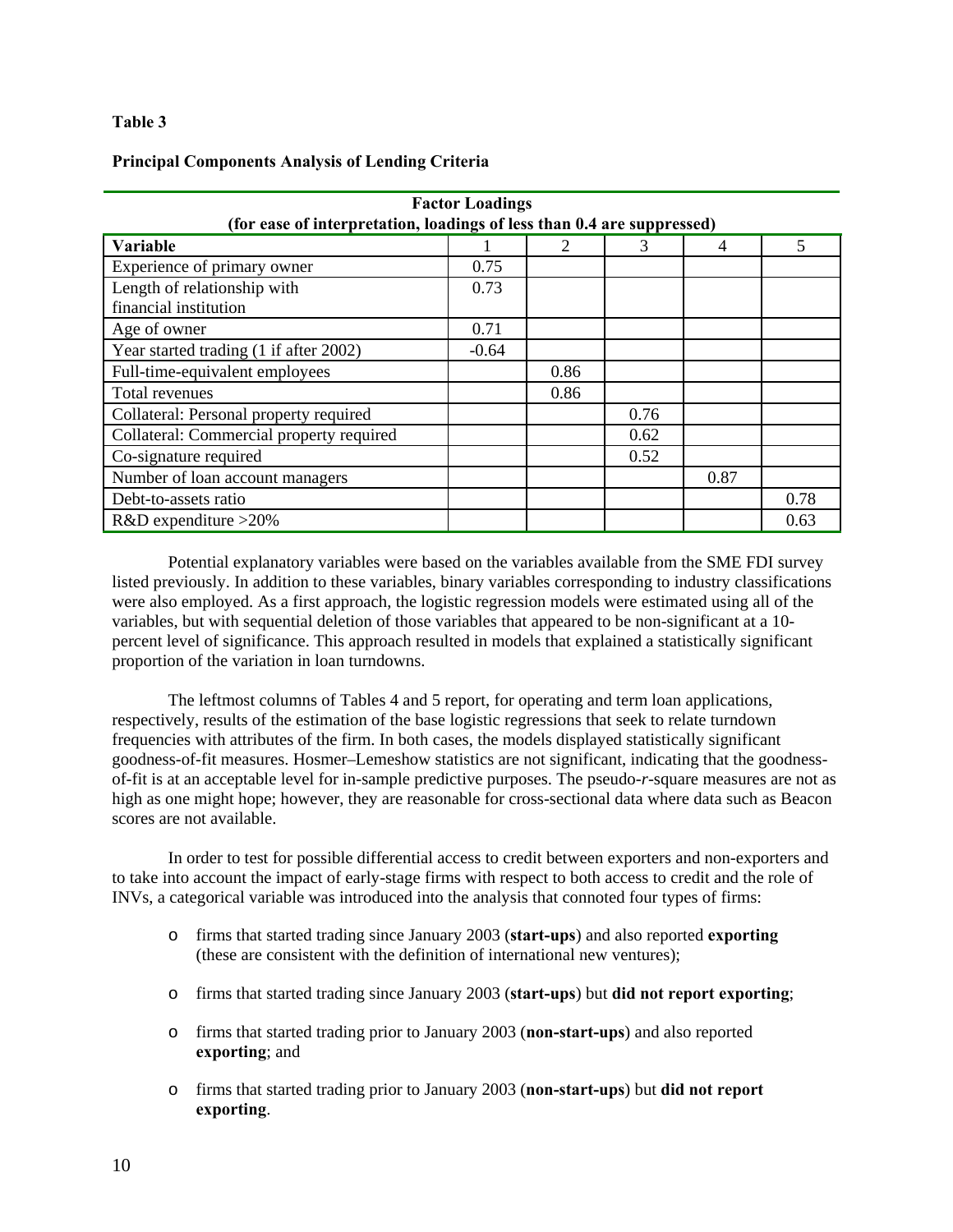The rightmost columns of Tables 4 and 5 display the logistic regression models for operating and term loan applications, respectively, when expanded by the addition of the categorical variable mentioned above. In the case of operating loans, the addition of these variables added significantly (*p*-value < 0.000) to the explanatory power of the regression. This implies that the likelihood of being turned down for an operating loan depends, to a statistically significant extent, on the category. Specifically, Table 4 shows that early-stage firms (those started since 2002) are significantly more likely to be turned down for operating loans than established firms, after allowing for factors such as firm size, sector, collateral, etc. Specifically, interpretation of the  $exp(\beta)$  column reveals that non-exporter start-up firms are 1.63 times more likely to be turned down for operating loans than non-exporter established firms after allowing for the other factors in the model. More importantly, start-up exporters (INVs) are  $2.6 = 4.27/1.63$ ) more likely to have loan applications rejected than non-exporter start-up firms. This difference is statistically significant, again after accounting for the determinants of credit decisions used here. For term loan applications (Table 5), a similar pattern was identified; however, the difference was not as strong statistically, with the difference in turndown rates between start-up exporters and other firms being significant only at a *p*-value of 0.16.

These results confirm that, after allowing for other determinants of credit decisions, early-stage firms face relatively greater difficulty obtaining operating loans. Compared with established nonexporting SMEs, new non-exporting SMEs are 63 percent more likely to be turned down. Evidence that early-stage non-exporting firms also face difficulty obtaining term loans is not as strong; however, this may be understandable because term loans are often secured by the asset that the loan is financing.

Among exporter SMEs, the evidence is even more compelling. Early-stage SME exporters are more than four times as likely to be turned down for operating loans as established firms (whether the established firms are exporters or not). In addition, there is suggestive evidence  $(p$ -value = 0.16) that early-stage exporter firms are more likely to be turned down for term loans than established firms.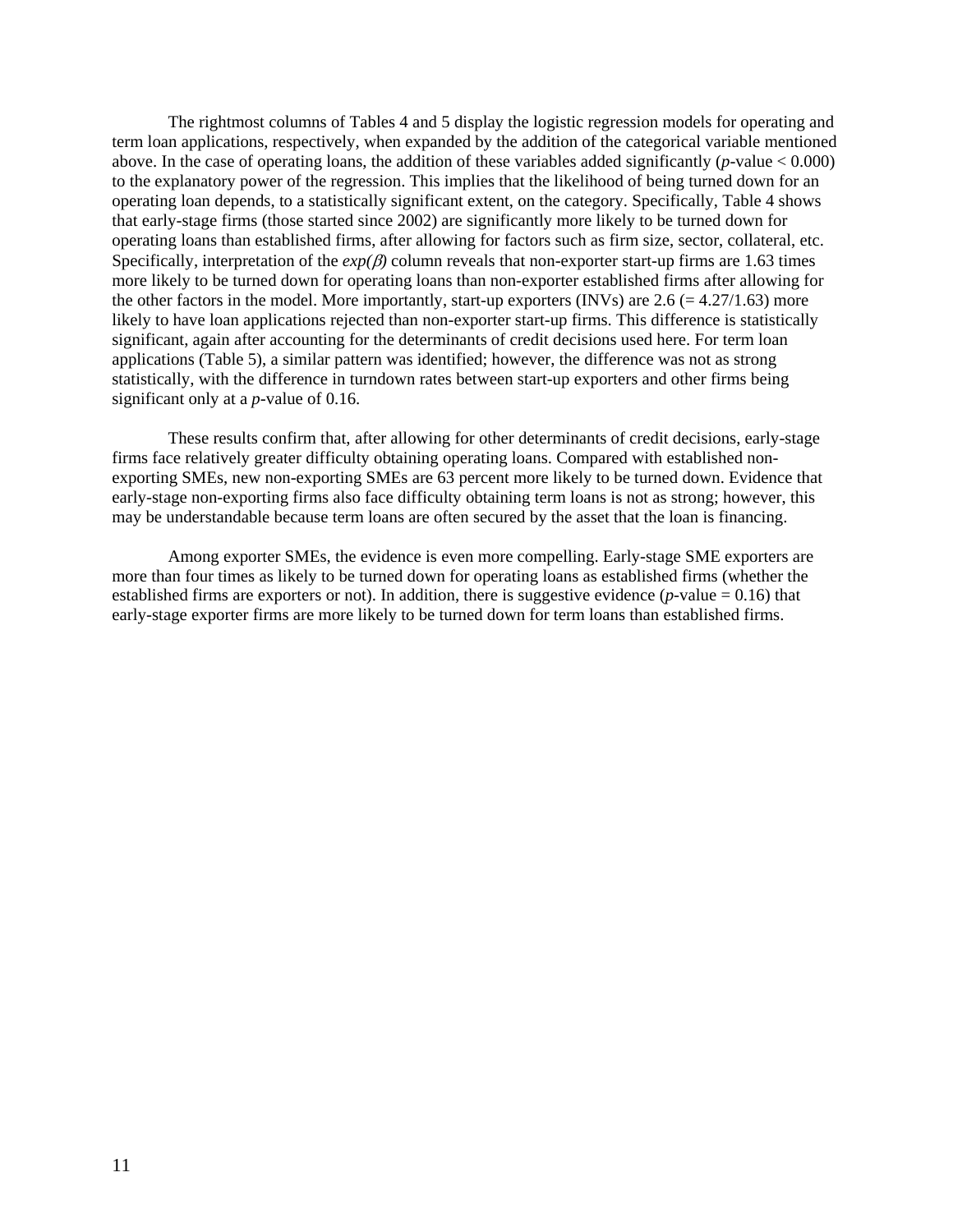# **Logistic Regression Results: Applications for Operating Loans**

|                                  | <b>Base Model</b>   |       |              | <b>Expanded Model</b> |       |              |  |
|----------------------------------|---------------------|-------|--------------|-----------------------|-------|--------------|--|
| <b>Operating Loan</b>            | Coefficient<br>$p-$ |       |              | Coefficient           | $p-$  |              |  |
| <b>Applications Variable</b>     | <b>Estimate</b>     | value | $Exp(\beta)$ | <b>Estimate</b>       | value | $Exp(\beta)$ |  |
| <b>Industry Sector</b>           |                     | 0.181 |              |                       | 0.145 |              |  |
| Primary                          | $-0.88$             | 0.179 | 0.41         | $-1.15$               | 0.075 | 0.32         |  |
| Construction                     | $-0.44$             | 0.444 | 0.65         | $-0.53$               | 0.360 | 0.59         |  |
| Manufacturing                    | $-0.15$             | 0.782 | 0.86         | $-0.16$               | 0.771 | 0.85         |  |
| Wholesale                        | $-0.73$             | 0.178 | 0.48         | $-0.90$               | 0.100 | 0.41         |  |
| Finance, etc.                    | $-0.20$             | 0.863 | 0.82         | $-0.32$               | 0.784 | 0.72         |  |
| Professional Services            | $-0.75$             | 0.171 | 0.47         | $-0.79$               | 0.153 | 0.45         |  |
| Accommodation, Food, etc.        | 0.54                | 0.384 | 1.71         | 0.33                  | 0.596 | 1.39         |  |
| <b>Other Services</b>            | $-0.18$             | 0.732 | 0.83         | $-0.33$               | 0.545 | 0.72         |  |
| Personal Collateral              | 0.64                | 0.007 | 1.90         | 0.60                  | 0.011 | 1.82         |  |
| <b>Commercial Collateral</b>     | 0.06                | 0.822 | 1.06         |                       |       |              |  |
| Co-Signature                     | 1.28                | 0.000 | 3.61         | 1.39                  | 0.000 | 4.00         |  |
| <b>Urban Location (vs Rural)</b> | 0.49                | 0.107 | 1.63         |                       |       |              |  |
| No R&D Investment                | $-0.38$             | 0.128 | 0.68         | $-0.44$               | 0.086 | 0.64         |  |
| Intensive R&D Investment         | 0.71                | 0.058 | 2.03         | 0.72                  | 0.058 | 2.06         |  |
| Full-Time-Equivalent             | $-0.03$             | 0.017 | 0.97         | $-0.03$               | 0.023 | 0.97         |  |
| Employees                        |                     |       |              |                       |       |              |  |
| <b>Firm Category</b>             |                     |       |              |                       | 0.004 |              |  |
| Start-up/Exporter                |                     |       |              | 1.45                  | 0.004 | 4.27         |  |
| Established/Exporter             |                     |       |              | $-0.32$               | 0.390 | 0.72         |  |
| Start-up/Non-exporter            |                     |       |              | 0.49                  | 0.064 | 1.63         |  |
| Constant                         | $-1.90$             | 0.001 | 0.15         | $-1.52$               | 0.003 | 0.22         |  |
|                                  |                     |       |              |                       |       |              |  |
| Nagelkerke $R^2$                 | 0.15                | 0.000 |              | 0.17                  | 0.000 |              |  |
| Cox & Snell $R^2$                | 0.09                |       |              | 0.10                  |       |              |  |
| Hosmer-Lemeshow                  |                     | 0.844 |              |                       | 0.475 |              |  |
| <b>In-Sample Prediction</b>      |                     |       |              |                       |       |              |  |
| Accuracy                         | 0.84                |       |              | 0.844                 |       |              |  |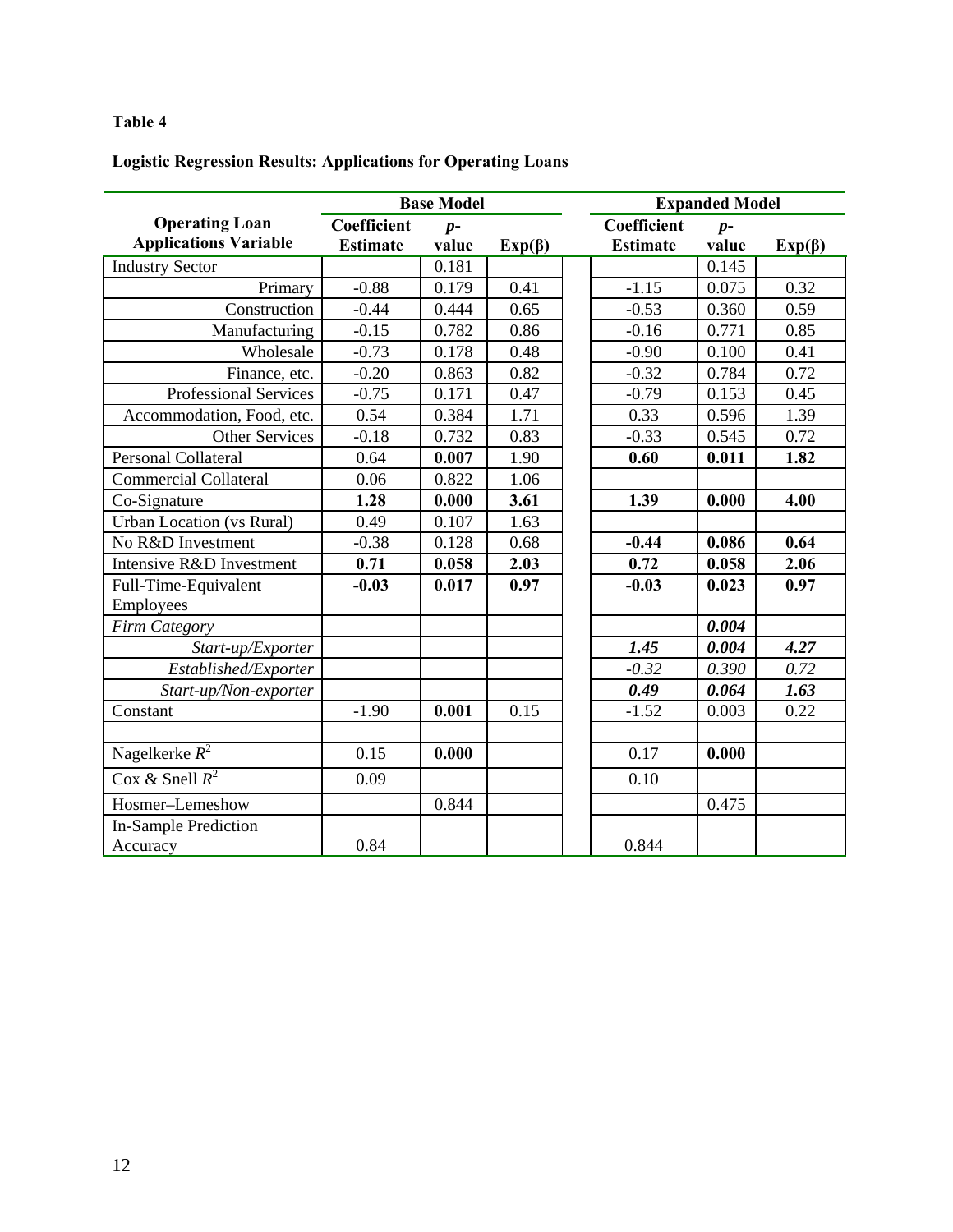# **Logistic Regression Results: Applications for Term Loans**

|                                                  | <b>Base Model</b>              |               |              | <b>Expanded Model</b>          |               |              |  |
|--------------------------------------------------|--------------------------------|---------------|--------------|--------------------------------|---------------|--------------|--|
| <b>Term Loan Applications</b><br><b>Variable</b> | Coefficient<br><b>Estimate</b> | $p-$<br>value | $Exp(\beta)$ | Coefficient<br><b>Estimate</b> | $p-$<br>value | $Exp(\beta)$ |  |
| <b>Industry Sector</b>                           |                                | 0.000         |              |                                | 0.000         |              |  |
| Primary                                          | $-0.16$                        | 0.794         | 0.85         | $-0.09$                        | 0.886         | 0.92         |  |
| Construction                                     | 0.78                           | 0.207         | 2.19         | 0.85                           | 0.175         | 2.33         |  |
| Manufacturing                                    | 1.54                           | 0.006         | 4.66         | 1.55                           | 0.007         | 4.72         |  |
| Wholesale                                        | 1.49                           | 0.008         | 4.45         | 1.57                           | 0.006         | 4.80         |  |
| Finance, etc.                                    | $-18.67$                       | 0.999         | 0.00         | $-18.61$                       | 0.999         | 0.00         |  |
| Professional Services                            | 0.75                           | 0.213         | 2.12         | 0.83                           | 0.170         | 2.30         |  |
| Accommodation, Food, etc.                        | 2.14                           | 0.000         | 8.50         | 2.17                           | 0.000         | 8.78         |  |
| <b>Other Services</b>                            | 0.56                           | 0.366         | 1.75         | 0.63                           | 0.315         | 1.88         |  |
| <b>Personal Collateral</b>                       | $-0.14$                        | 0.606         | 0.87         |                                |               |              |  |
| Commercial Collateral                            | $-0.31$                        | 0.268         | 0.74         |                                |               |              |  |
| Co-Signature                                     | 0.52                           | 0.213         | 1.69         |                                |               |              |  |
| <b>Urban Location</b> (vs Rural)                 | 0.17                           | 0.554         | 1.19         |                                |               |              |  |
| No R&D Investment                                | $-0.36$                        | 0.198         | 0.70         |                                |               |              |  |
| Intensive R&D Investment                         | 0.59                           | 0.225         | 1.80         |                                |               |              |  |
| Full-Time-Equivalent                             | $-0.03$                        | 0.006         | 0.97         | $-0.03$                        | 0.007         | 0.97         |  |
| Employees                                        |                                |               |              |                                |               |              |  |
| Firm Category                                    |                                |               |              |                                | 0.471         |              |  |
| Start-up/Exporter                                |                                |               |              | 0.98                           | 0.160         | 2.66         |  |
| Established/Exporter                             |                                |               |              | $-0.16$                        | 0.712         | 0.85         |  |
| Start-up/Non-exporter                            |                                |               |              | $\overline{0.15}$              | 0.640         | 1.16         |  |
| Constant                                         | $-2.22$                        | 0.000         | 0.11         | $-2.26$                        | 0.000         | 0.10         |  |
|                                                  |                                |               |              |                                |               |              |  |
| Nagelkerke $R^2$                                 | 0.166                          | 0.000         |              | 0.172                          | 0.000         |              |  |
| Cox & Snell $R^2$                                | 0.088                          |               |              | 0.092                          |               |              |  |
| Hosmer-Lemeshow                                  |                                | 0.092         |              |                                | 0.110         |              |  |
| <b>In-Sample Prediction</b><br>Accuracy          | 0.874                          |               |              | 0.869                          |               |              |  |

# **Terms of Credit**

Table 6 compares terms of credit for both term loans and operating loans between exporters and nonexporters. The differences between exporters and non-exporters are not statistically significant at any reasonable *p*-value.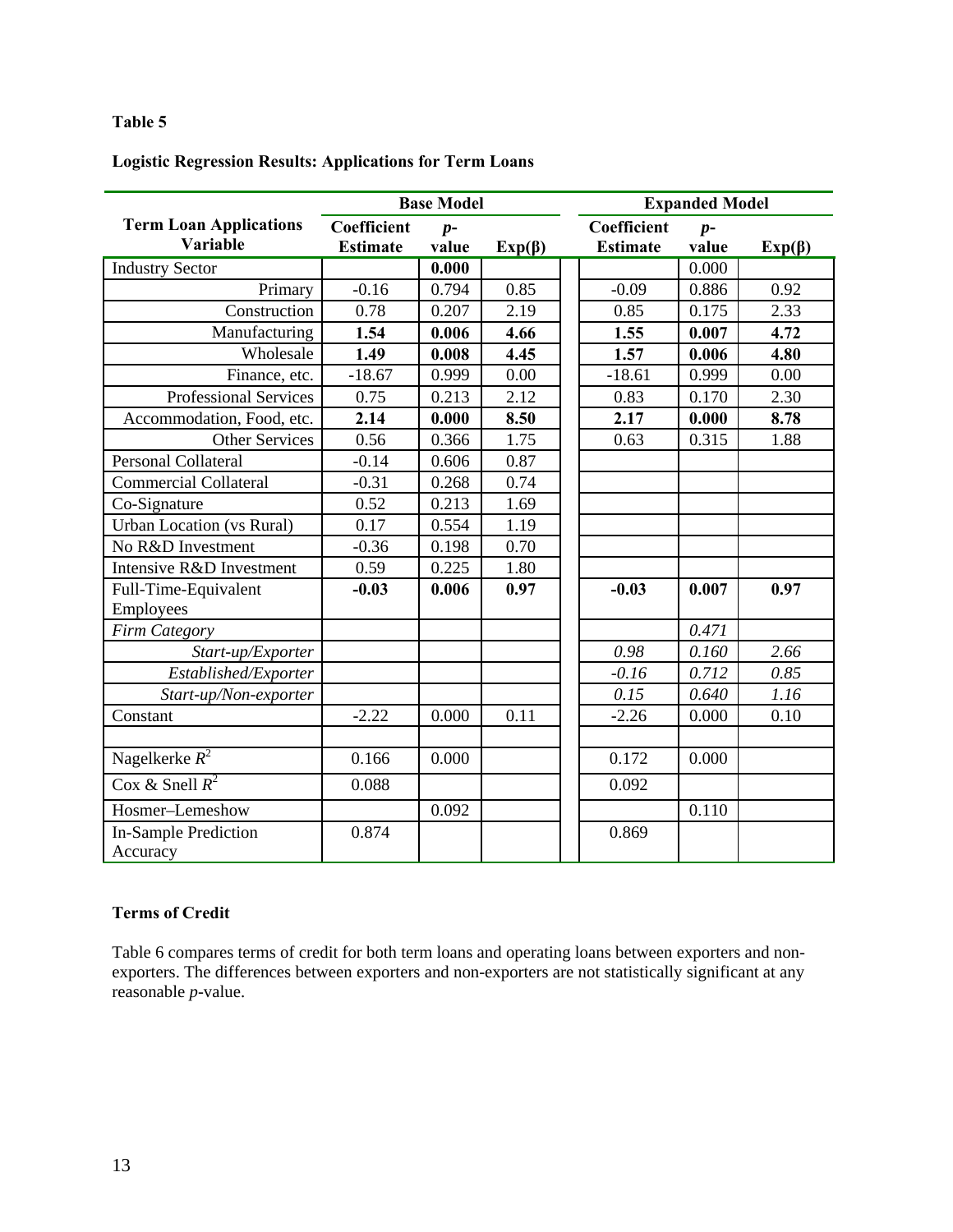|                            | <b>Interest</b><br>Rate $(\% )$ | <b>Interest</b><br>Rate<br>(variable $\%$ ) (fixed $\%$ ) | Interest<br>Rate | Length<br>of Term<br>(months) | <b>Business</b><br>Collateral | Personal<br>Collateral | $Co-$<br><b>Signature</b><br><b>Required</b> |  |  |  |
|----------------------------|---------------------------------|-----------------------------------------------------------|------------------|-------------------------------|-------------------------------|------------------------|----------------------------------------------|--|--|--|
| <b>Term Loans</b>          |                                 |                                                           |                  |                               |                               |                        |                                              |  |  |  |
| <b>Exporters</b>           | 6.4                             | 6.3                                                       | 6.6              | 53                            | 48.6%                         | 38.7%                  | 4.8%                                         |  |  |  |
| Non-<br><b>Exporters</b>   | 6.2                             | 5.9                                                       | 6.6              | 62                            | 46.6%                         | 39.0%                  | 4.9%                                         |  |  |  |
| <b>New Operating Loans</b> |                                 |                                                           |                  |                               |                               |                        |                                              |  |  |  |
| <b>Exporters</b>           | 6.2                             | 6.0                                                       | 7.1              |                               | 35.2%                         | 41.3%                  | 7.6%                                         |  |  |  |
| Non-<br><b>Exporters</b>   | 6.1                             | 6.0                                                       | 7.0              |                               | 35.3%                         | 40.7%                  | 5.9%                                         |  |  |  |

# **Terms of Credit, Exporter and Non-Exporter SMEs**

Source: SME Financing Data Initiative, Statistics Canada, *Survey on Financing of Small and Medium Enterprises*, 2004.  $n = 13042$ 

#### **Summary, Discussion and Conclusions**

The primary goal of this study was to examine empirically the extent to which Canadian SME exporter firms face disproportionate difficulty in accessing debt financing from commercial lenders. The analyses reported here do indeed show that commercial lenders reject applications for operating loans from early-stage SME exporters unusually often. Early-stage non-exporting firms are approximately 63 percent more likely to have loan applications turned down than established firms (even after allowing for several plausible determinants of creditworthiness). Early-stage exporter SMEs are more than four times as likely again to have applications for operating loans rejected. Although results are not as strong (from a statistical point of view) for term loan applications, a similar pattern was noted.

Financing is an essential ingredient in the development, growth and survival of businesses. Technological change and globalization have better enabled INVs to exploit opportunities in international markets; however, this study has found that start-up exporter firms are relatively disadvantaged with respect to debt financing. This potentially limits these firms' ability to engage in market development and to compete internationally. To the extent that Canadian INVs are finance-constrained, it will be increasingly difficult for such firms to prosper within Canada's relatively small home market. Constraints on INVs' ability to grow through export market development potentially compromise their ability to contribute to job creation and national prosperity. Brierley (2001) argues that "intervention should be targeted at those areas where market imperfections can be identified." To this end, many nations and trade associations have undertaken initiatives that seek to redress perceived imperfections. Typically these involve support for financing of operating loans or steps to stimulate the formation of risk capital.

The literature on capital rationing and capital gaps suggests that for a market gap to exist, an imperfection in the financial marketplace must be present. This study has found that a particular category of firm, early-stage exporters, appears to face relatively greater difficulty in accessing commercial loans. This result is consistent with, but not proof of, a financing gap according to the second criterion adopted by the Organisation for Economic Co-operation and Development (OECD); however, this is not definitive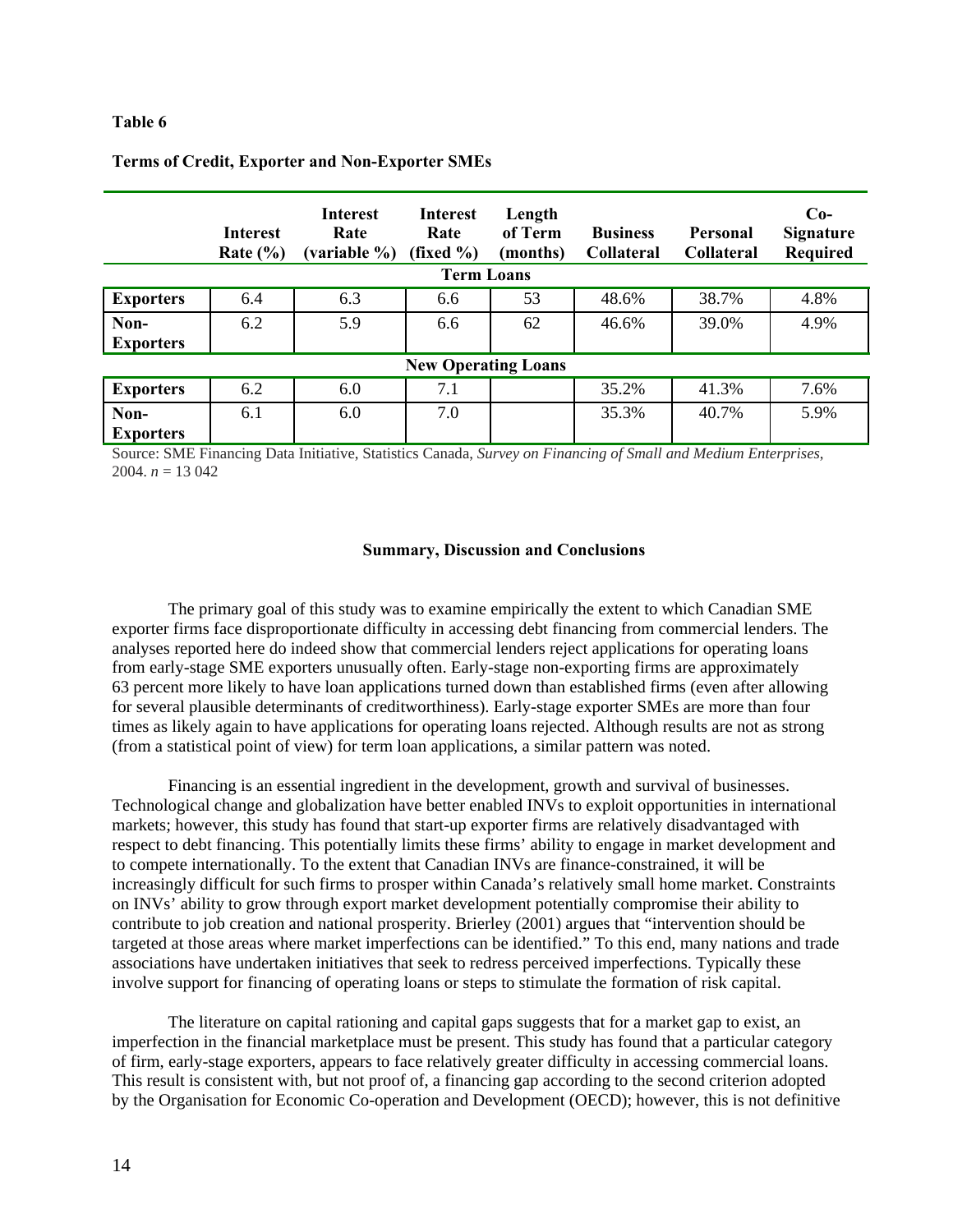evidence of a gap because one could argue that such firms face additional risk. Even when compared with other start-up firms, early-stage exporters may be perceived as risky because important assets, such as accounts receivable and portions of inventory, may be offshore and held by clients in countries from which realizing on the receivables may be risky. However, further research is required to investigate this point.

Although SME FDI data have allowed new insights into the financing of SMEs and SME exporters, gaps in our understanding remain. As noted earlier, future work might investigate the impact of country of destination of exports with respect to lenders' loan decisions. Further research is also required to study the impact of lending decisions on business owners' export decisions: To what extent do loan turndown decisions deter business owners from exporting? Other areas of research could include further examination of INVs and the types of financing they need to grow and survive in the global economy. These INVs are more innovative (have higher expenditures on R&D activities than other SMEs) and thus their demands for equity financing are higher. Although the research presented in this report focused on access to debt, a subsequent study could focus on the request for, and potential turndown of, informal and formal forms of risk capital financing. These and other research directions could be explored through modifications to future iterations of the SME FDI survey process.

Other topics for future research pertain to the interactions of SME exporter (or prospective exporter) firms and financial institutions. For example, this study does not, and cannot, examine lending decisions in the context of established firms that are seeking to undertake international trade. It would be useful to understand better the role of lending decisions made at the point that established domestic firms seek financing to fund development of export markets. It would also be of interest to understand better the extent to which business borrowers decide to forgo exporting out of a belief that they may not qualify for financing. Also, it remains to ascertain the difficulties and barriers (financial and non-financial) encountered by established firms that are at the point of exporting. Is there a minimum threshold level of production required for export and how might this threshold vary across types of enterprise? These are among the dimensions for future research, the findings of which would help provide better information on which to base policy decisions.

#### **References**

Brierley, N., 2001. The Financing of Technology-Based Small Firms: A Review of the Literature. *Bank of England Quarterly Bulletin,* London, Spring, 41(1): 64–78.

Bruce, D., 2001. Banking on Entrepreneurship: Results of the CFIB Banking Survey. The Canadian Federation of Independent Business.

Cressy, R., 2002. Funding Gaps: A Symposium. *The Economic Journal*, 112 (February): F1–F16.

Doutriaux, J. and Chamberlin, T. 2006. Exports and Innovation. 23rd CCSBE-CCPME Conference, Trois-Rivières, Quebec, September 28–30, 2006.

Halabisky, David, Bryon Lee and Chris Parsley. Small Business Exporters: A Canadian Profile. Industry Canada, Small Business Policy Branch, Ottawa, 2005.

Knight, G.A. and Cavusgil, S.T., 1996. The Born Global Firm: A Challenge to Traditional Internationalization Theory. *Advances in International Marketing*, 8: 11–26.